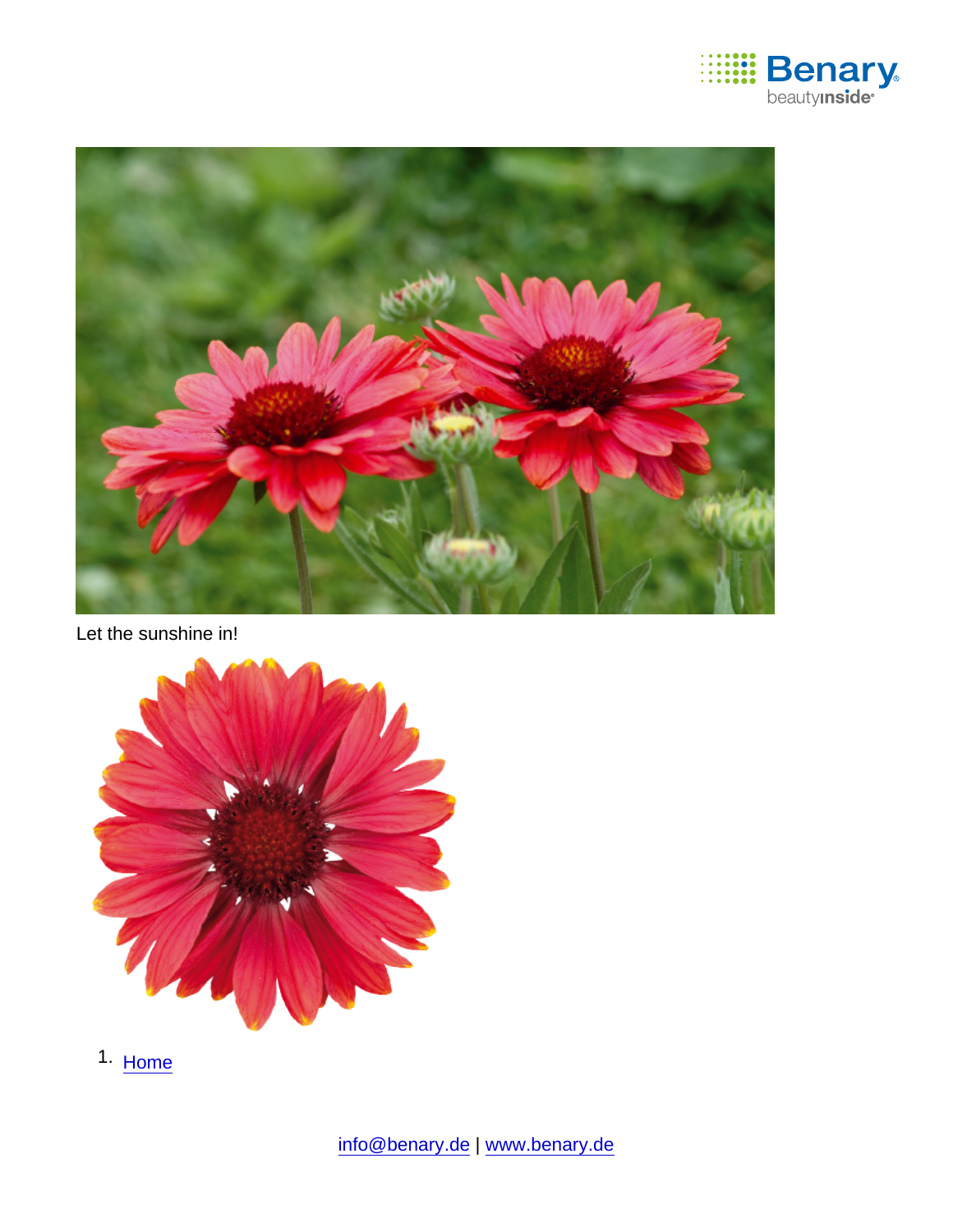

#### Gaillardia x grandiflora

# Arizona

- No vernalization needed first year flowering perennial
- First Gaillardia series from seed
- Well-branched and unifom habit
- Long flowering period
- Thrives under a wide variety of climatic conditions
- BeGreen coated for better sowability; chemical and microplastics free

#### [Bookmark](https://www.benary.com/flag/flag/product/5902?destination&token=En1DN7DU5gGbIdxsKICKBtwXtUFZatuUmBFEc6QT1HE)

[Recommend](mailto:?subject=Benary Gaillardia x grandiflora &body=https://www.benary.com/print/pdf/node/5902)

Print

Crop Time

Spring: 17 - 22 weeks

Height

12 ? / 30 cm

Exposure

**Sun** 

Seed Form

BeGreen Coating

Heat Zone

12 - 1

Hardiness Zone

 $2 - 10$ 

Best Uses

Bedding, Landscape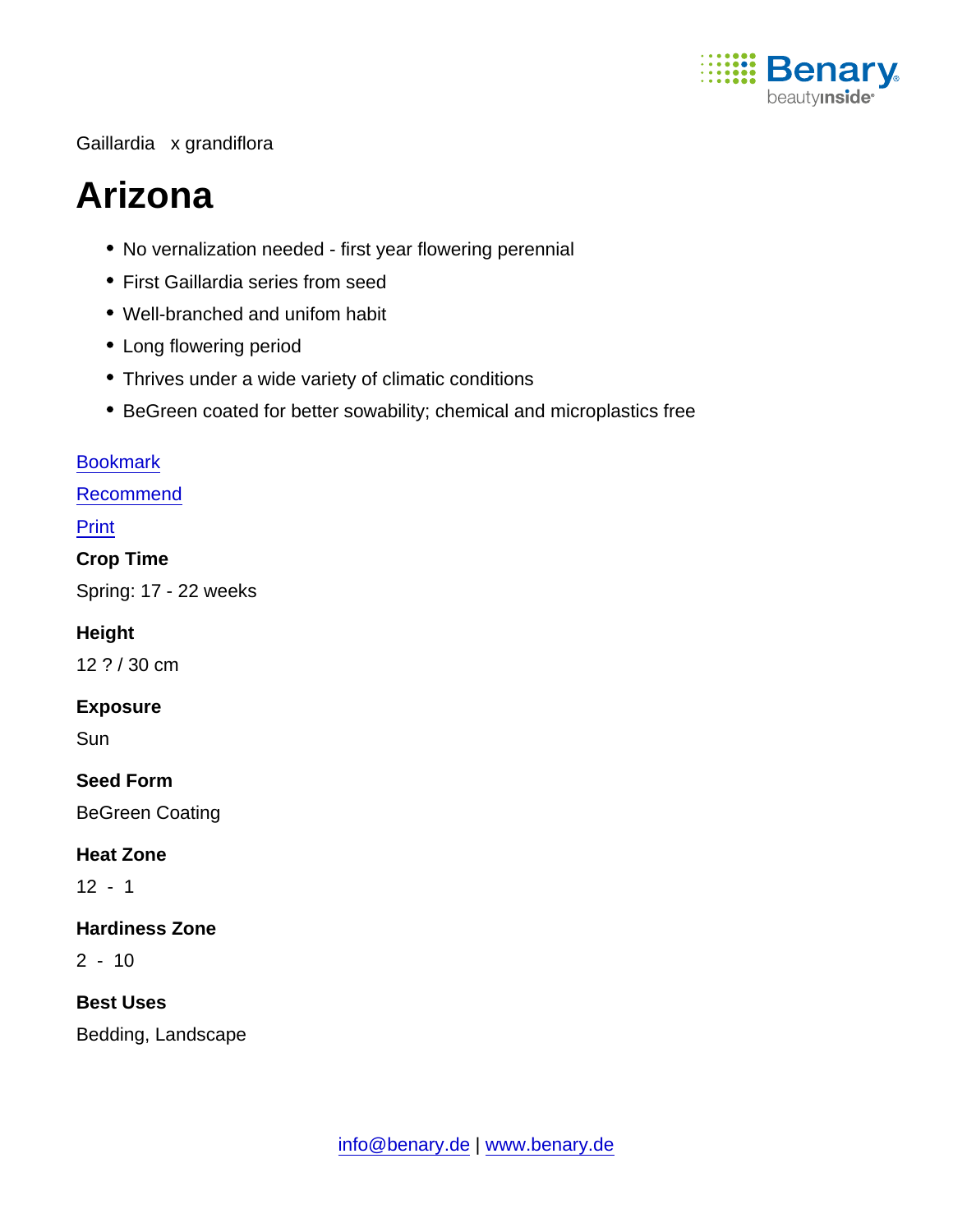

# Culture guide

#### Usage

Pots, combination planters and landscae plantings

Sowing method

1-3 seeds per plug

## **Germination**

Stage 1 (10-14 days)

## Growing on

Transplant plugs after 5-7 weeks. Maintain temperatures of 55-65 °F (13-18 °C). Fertilize at 150- 200 ppm nitrate nitrogen.

#### Media

Use a well-drained, growing substrate with 15-30 % clay, 0-15 % parts (e.g. bark, perlite, sand), 1-3 kg/m<sup>3</sup> complete balanced fertilizer, 0-3 kg/m<sup>3</sup> slow release fertilizer (3-9 months), ironchelate, micronutrients, pH 5.5-5.8.

#### **Temperature**

Grow at 12-20 °C or outdoors. In winter indoors frost free at 3-5 °C or outdoors. Outdoor fleece cover needed. For wintering the root development in pots should be very good and the plants should be have 16 leaves. In spring the plants start to grow for 7-8 weeks at 18-20 °C during daytime and at 16-18 °C during night. Cold temperatures at 12-15 °C will increase the cultivation time, but the plant shape is more compact.

# **Fertilization**